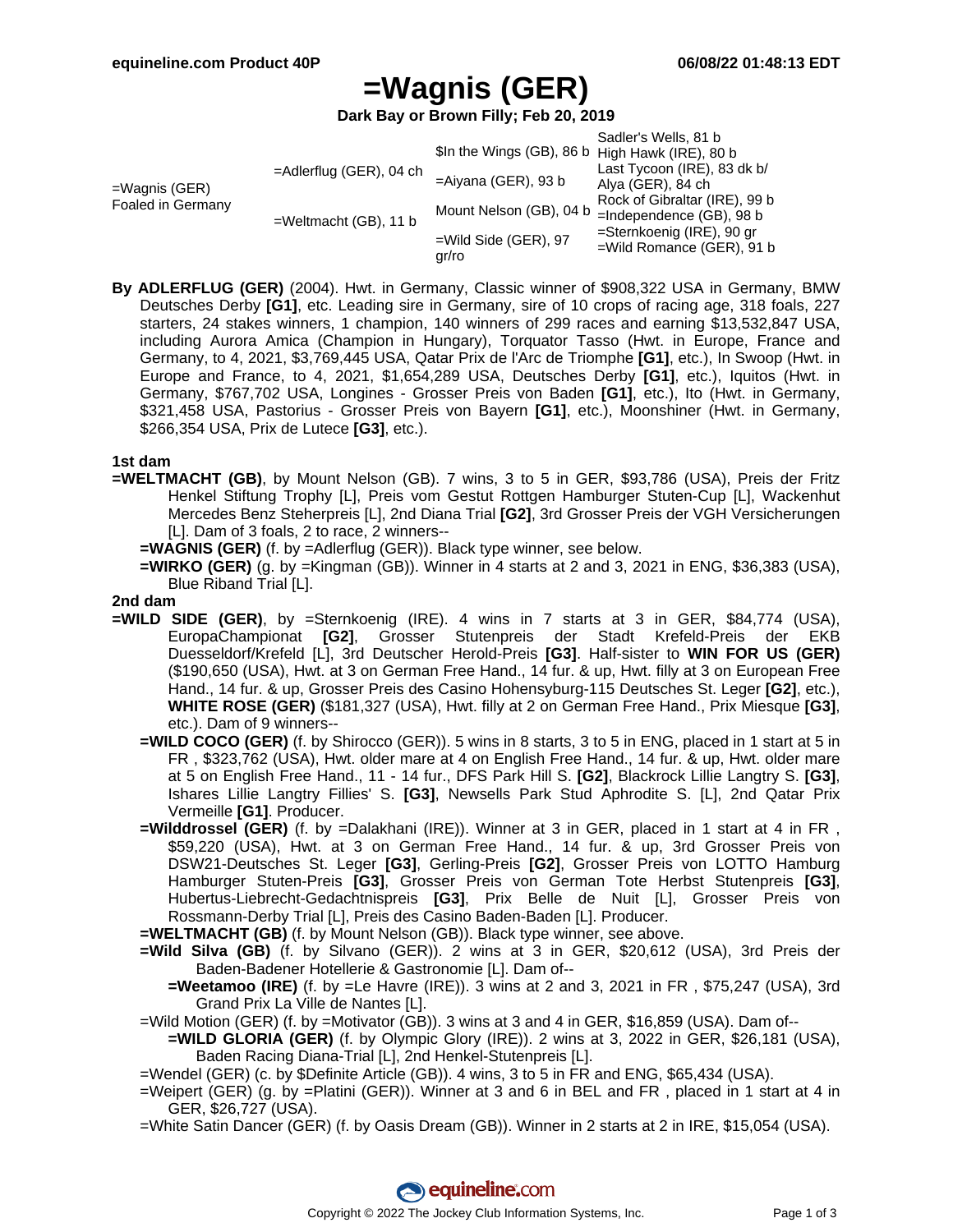## **=Wagnis (GER)**

## **Dark Bay or Brown Filly; Feb 20, 2019**

=Wings of Night (IRE) (c. by Night Shift). Winner at 4 and 5 in GER, \$12,721 (USA).

- **3rd dam**
- **=WILD ROMANCE (GER)**, by =Alkalde (GER). 3 wins at 2 and 3 in GER, \$72,036 (USA), Hwt. filly at 2 on German Free Hand., Preis von Koln [L], 3rd Deutscher Buchmacher-Stutenpreis von Neuss **[G3]**, Stutenpreis der Berliner Bank [L]. Half-sister to **=WINS FICTION (GER)** (\$241,214 (USA), 29 Betty Barclay-Rennen **[G3]**, etc.). Dam of 5 winners--
	- **WIN FOR US (GER)** (f. by =Surumu (GER)). 2 wins at 3 in GER, placed, 3 to 5 in FR , ITY and NA , \$190,650 (USA), Hwt. at 3 on German Free Hand., 14 fur. & up, Hwt. filly at 3 on European Free Hand., 14 fur. & up, Grosser Preis des Casino Hohensyburg-115 Deutsches St. Leger **[G2]**, 2nd Long Island H. **[G2]**, Premio Legnano **[G3]**, 3rd Prix Minerve **[G3]**, Duesseldorfer Stutenpreis [L], Santa Lucia H. -R (SA, \$9,648). Dam of--
		- **=WIN FOR SURE (GER)** (g. by Stravinsky). 8 wins, 3 to 6 in GER, ITY, UAE and FR , \$369,171 (USA), Premio del Piazzale Memorial Enrico Camici [L], Excelsior Hotel Ernst-Meile [L], 2nd Premio Vittorio di Capua **[G1]**, 3rd Premio Carlo Vittadini **[G2]**, Grosse Europa Meile der Stall Asterblute GMBH und der Rower & Rub GMBH **[G2]**, etc.
		- **=WHY NOT (GER)** (g. by =Konigstiger (GER)). 3 wins in 3 starts at 3 and 4 in GER, \$65,263 (USA), Bavaria-Preis [L].
	- **WHITE ROSE (GER)** (f. by =Platini (GER)). Winner in 2 starts at 2 in FR , placed at 2 and 3 in GER, \$181,327 (USA), Hwt. filly at 2 on German Free Hand., Prix Miesque **[G3]**, 2nd Buchmacher Springer-Preis der Diana-145 Deutsches Stuten-Derby-German Oaks **[G1]**, Henkel-Rennen-83-German One Thousand Guineas **[G2]**, 3rd Preis der Winterkonigin **[G3]**. Dam of--
		- **=ELITE ARMY (GB)** (g. by =Authorized (IRE)). 4 wins, 2 to 5 in ENG, \$159,215 (USA), Carey Group Buckhounds S. [L].
		- **=PURE DIAMOND (GB)** (f. by Street Cry (IRE)). 3 wins at 2 and 3 in UAE and ENG, \$112,587 (USA), Skywards Meydan Classic [L]. Producer.
		- **=PROMESSE DE L'AUBE (FR)** (f. by \$Galileo (IRE)). Winner at 3 and 4 in FR and GER, \$79,796 (USA), Grosser Canon-Preis [L]. Producer.
		- **Champagnelifestyle (GB)** (f. by \$Montjeu (IRE)). Winner at 2 in ENG, placed at 4 in NA , \$35,741 (USA), 2nd Miss Liberty S. [L] (MTH, \$14,250), 3rd Weatherbys Bank Cheshire Oaks [L].
		- =Yorkshire Lass (IRE) (f. by =Pivotal (GB)). Winner at 4 and 5 in FR , \$89,532 (USA). Dam of-- **=Symbolization (IRE)** (g. by \$Cape Cross (IRE)). Winner at 2 and 3 in ENG, placed in 1 start at 3 in FR , \$71,488 (USA), 2nd Prix Le Fabuleux [L].
		- =Sweet Rose (GB) (f. by =New Approach (IRE)). Unraced in Great Britain. Dam of--
		- **=SCENTASIA (GB)** (f. by \$Cape Cross (IRE)). 4 wins at 3 in ENG, \$77,963 (USA), Ladbrokes Home Of The Odds Boost E.B.F. Fleur de Lys Fillies S. [L], British Stallion Studs E.B.F. Gillies S. [L].
	- **=WILD SIDE (GER)** (f. by =Sternkoenig (IRE)). Black type winner, see above.
	- =Wild Queen (GER) (f. by =Sternkoenig (IRE)). 2 wins at 3 in GER, \$12,454 (USA). Dam of--
		- **=WILD KING (GER)** (c. by =Samum (GER)). 2 wins at 3 in SPA, \$92,256 (USA), Champion 3-year-old colt in Spain, Copa De Oro De San Sebastian [L].
		- **=PATH WIND (FR)** (f. by Anabaa). 4 wins at 3 and 4 in GER and FR , placed in 1 start at 4 in ITY, \$128,012 (USA), Hanshin-Cup [L], 2nd Premio Lydia Tesio Longines **[G1]**, 3rd Preis der Baden-Badener Hotellerie & Gastronomie [L], Grosser Preis der VGH Versicherungen [L]. Producer.
		- **=Wild Horse (GER)** (c. by =Lord of England (GER)). 3 wins at 2 and 3 in GER and ITY, \$27,016 (USA), 3rd Grosser Dresdner Herbstpreis [L].

=Wilde (GER) (g. by Lomitas (GB)). Winner at 4 in GER, \$7,398 (USA).

- =Wilde Perle (GB) (f. by =Platini (GER)). Placed at 3 in GER. Producer.
- =Wilder Kaiser (GB) (c. by King's Best). Placed at 4 in GER.

### **4th dam**

**=Win Hands Down (IRE)**, by =Ela-Mana-Mou (IRE). 2 wins at 3 in GER, 2nd Las Vegas-Slenderella-Rennen [L], 3rd Nereide-Rennen [L]. Half-sister to **=WAITOWIN (IRE)** (\$83,491 (USA), Champion 2-year-old filly in Germany, Preis Landes Schleswigholstein-Sierstorpff [L], etc.), **=Waitango** (\$163,701 (USA), 3rd ARAG Junioren Preis [L]), **=Way for Life (GER)** (\$15,154 (USA), 2nd Preis der Sport-Welt-Grosser Hoppegartener